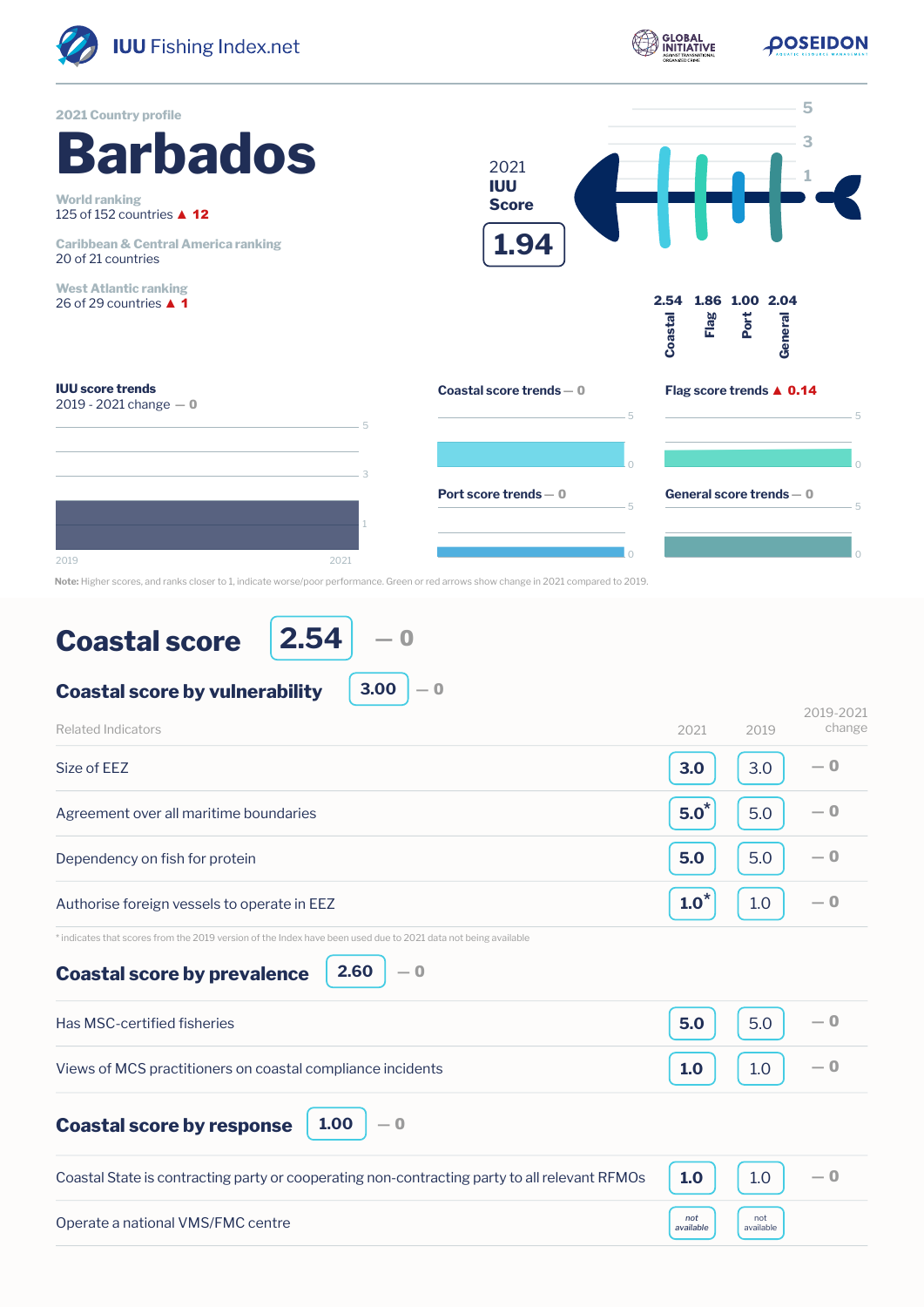| <b>IUU</b> Fishing Index.net                                                                                                                             | <b>GLOBAL</b>     | <b>OOSEIDON</b>             |  |
|----------------------------------------------------------------------------------------------------------------------------------------------------------|-------------------|-----------------------------|--|
| $\blacktriangle$ 0.14<br>1.86<br><b>Flag score</b>                                                                                                       |                   |                             |  |
| $-0$<br>1.00<br><b>Flag score by vulnerability</b>                                                                                                       |                   |                             |  |
| <b>Related Indicators</b>                                                                                                                                | 2021              | 2019-2021<br>change<br>2019 |  |
| Distant water vessels on RFMO RAVs                                                                                                                       | 1.0               | $-0$<br>1.0                 |  |
| Distant water vessels under several RFMOs                                                                                                                | not<br>applicable | not<br>applicable           |  |
| 1.00<br>$-0$<br><b>Flag score by prevalence</b>                                                                                                          |                   |                             |  |
| <b>Vessels on IUU lists</b>                                                                                                                              | 1.0               | $-0$<br>1.0                 |  |
| View of fisheries observers on flag state compliance incidents                                                                                           | 1.0               | $-0$<br>1.0                 |  |
| Views of MCS practitioners on flag state compliance incidents                                                                                            | 1.0               | $-0$<br>1.0                 |  |
| 3.00<br>$\triangle$ 0.33<br><b>Flag score by response</b>                                                                                                |                   |                             |  |
| Accepted FAO Compliance Agreement                                                                                                                        | 1.0               | $-0$<br>1.0                 |  |
| 口<br>Registered vessels with foreign or unknown ownership                                                                                                | 5.0               | $-0$<br>5.0                 |  |
| Provision of vessel data for inclusion in Global Record                                                                                                  | 5.0               | — 0<br>5.0                  |  |
| Compliance with RFMO flag state obligations                                                                                                              | 3.0               | $\blacktriangle$ 1.0<br>2.0 |  |
| Flag State is contracting party or cooperating non-contracting party to all<br>relevant RFMOs                                                            | 1.0               | $-0$<br>1.0                 |  |
| Indicator 'Authorised vessel data provided to FAO HSVAR" used in 2019 has now changed to 'Registered vessels with<br>口<br>foreign or unknown ownership". |                   |                             |  |
| 1.00<br><b>Port score</b><br>1.00<br>Port score by vulnerability<br>— 0                                                                                  |                   |                             |  |
| <b>Related Indicators</b>                                                                                                                                | 2021              | 2019-2021<br>change<br>2019 |  |
| Number of fishing ports                                                                                                                                  | 1.0               | 1.0<br>— 0                  |  |
| Port visits by foreign fishing or carrier vessels                                                                                                        | 1.0               | 1.0<br>— 0                  |  |
| <b>Port score by prevalence</b>                                                                                                                          |                   |                             |  |
| Views of MCS practitioners on port compliance incidents                                                                                                  |                   | — 0                         |  |
| View of fisheries observers on port compliance incidents                                                                                                 |                   | $-0$                        |  |